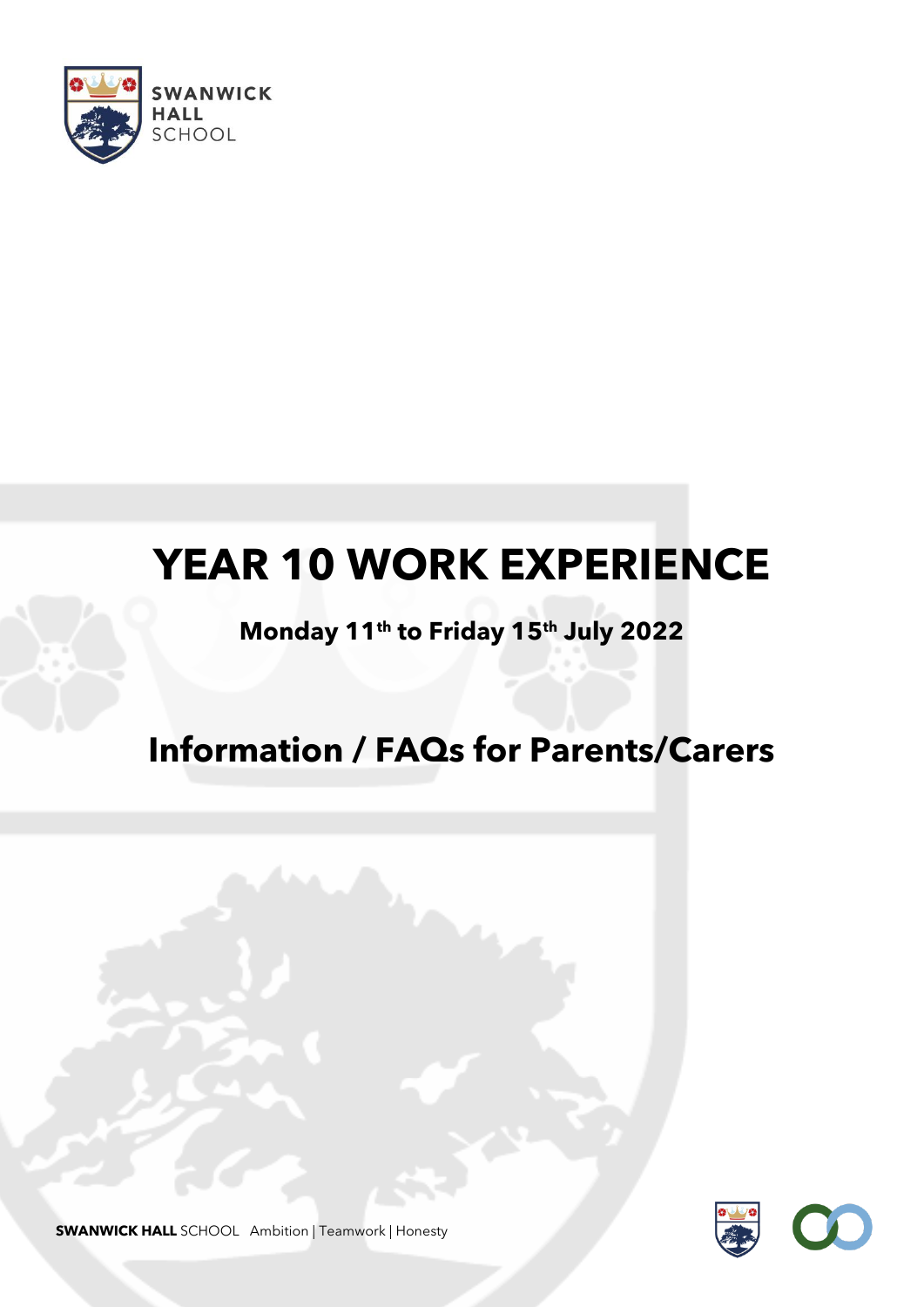#### **What Is the Procedure for Work Experience?**

After the student has agreed the placement with the employer, they should fill in the Work Experience Yellow Form once they have checked it against the Work Experience Checklist Document.

The details on the yellow form are checked and confirmed via a telephone call by the school's Year 10 Work Experience Co-ordinator, Mrs Hollingsworth, with each employer and is entered into Derbyshire County Councils database, a Health and Safety check is then requested. If the employer requires a previsit from the student this can be arranged and relayed back to the student. Once the placement has been checked by Derbyshire County Council, a consent form is sent to every parent / carer and every employer; when these are signed and returned, the placement is approved. A final confirmation letter is sent before the work experience week.

We ask that students contact their employer directly to find out:

- Details of first day, who and where to report to on arrival.
- Start and end times of the working day.
- Dress code.
- Lunch time arrangements.
- Health and Safety induction.
- Outline any health concerns the employer may need to be aware of.
- Any other requirements.

During each work experience placement, contact will be made with employers by a member of staff and students will be expected to complete a journal. To help with future work experience we also ask each student and employer to complete feedback on any successes or areas for improvement.

Throughout the process of work experience the students are updated on a regular basis via their tutors, they are given relevant information during PSHE lessons, and can access the school website or speak to Mrs Hollingsworth with any questions or concerns.



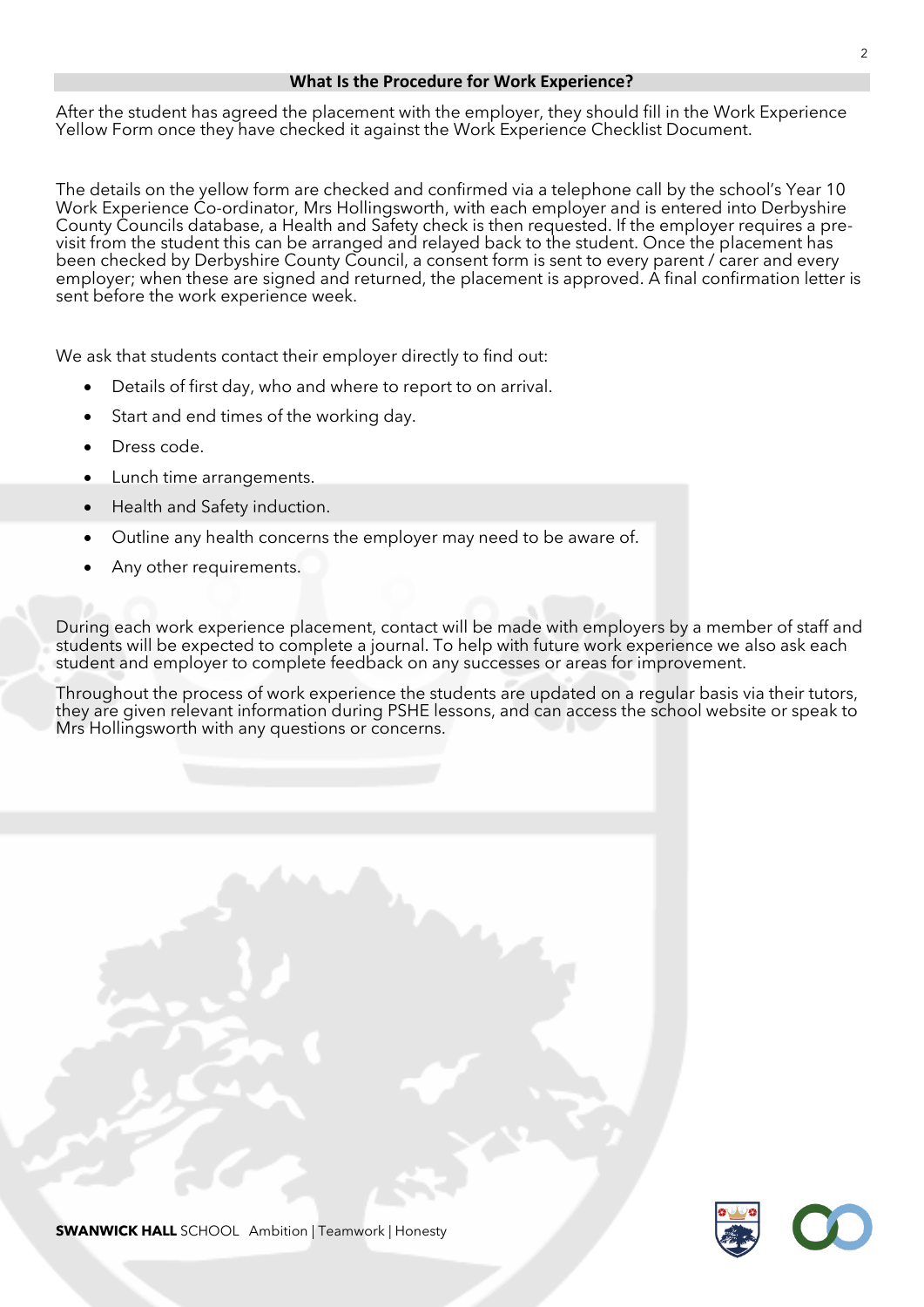Please find below some questions and answers regarding Work Experience

#### **What steps does the school take to ensure the safety of my son or daughter while they are on work experience?**

The safety of your child is paramount. The following systems are in place to safeguard their interests.

All proposed work experience placements are inspected and health and safety approved by Derbyshire County Council before any student is allowed to go on work experience. The placements are also monitored regularly to ensure that they remain a safe environment for students on work experience

When your child first arrives at the work experience placement, they will have a formal induction with the company. This is to make sure they understand some basic workplace rules and know how to keep themselves safe while they are on the employer's premises.

For the time they are on the work experience placement, your child will be given a named supervisor who will have responsibility for looking after them. The supervisor will ensure your child conducts themselves in a way which will help them to stay safe in the workplace.

A teacher from Swanwick Hall School will also, whenever possible, visit them in the work place to see how they are getting on.

#### **Can you guarantee that my son or daughter will be able to go to the work placement of their choice?**

Swanwick Hall School and Derbyshire County Council will do everything possible to ensure that they can go to the work placement of their choice, but this is not always possible. The main reasons why a placement choice is denied are:

The placement does not meet the required health and safety standard to take a student on work experience.

The work experience request has been returned to the school too late for them to request a health and safety approval visit from Derbyshire County Council.

The employer does not have Employer Liability Insurance.

The proposed placement is in an occupation which is forbidden for pre-16 work experience.

The work placement has already been booked by another school for the particular weeks your child wants to go there on work experience.

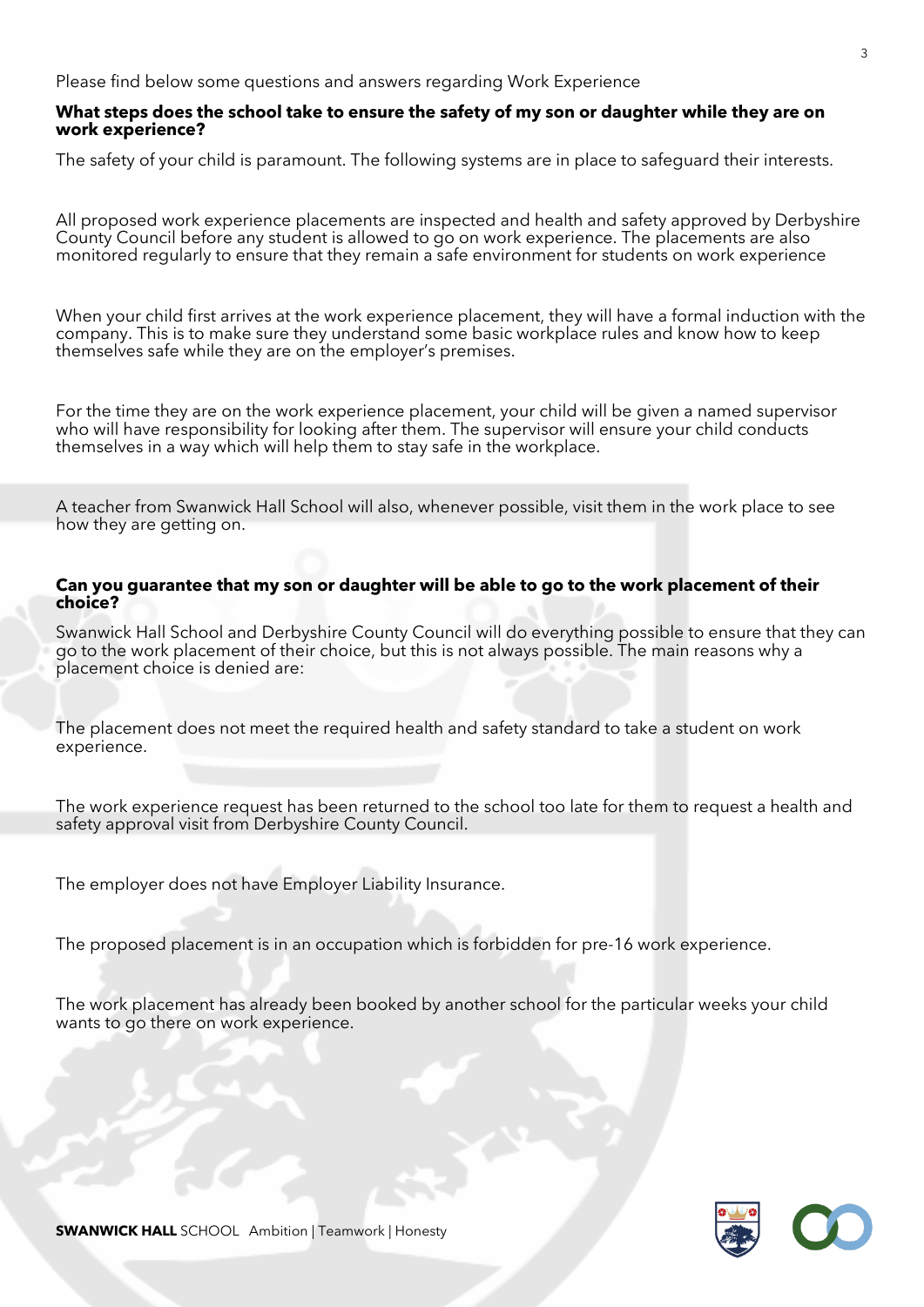#### **Can my son or daughter find their own placement?**

Swanwick Hall School is happy for students to find their own work experience placements. However the placement will need to be vetted by Derbyshire County Council to ensure that it meets the required health and safety standard to safeguard your child's safety.

#### **Does my child have to find a work placement within Derbyshire?**

**No**. However, placements outside Derbyshire will incur a charge due to the extra administration that Derbyshire County Council has to use to ensure the placement is health and safety approved by the relevant local authority which parents will be asked to pay. These charges will vary as each Local Authority will have their own individual charges for this service.

Requesting an out of county placement for your child is a lottery. All areas work under the same pressures to get considerable numbers of students out on work experience each year. All organisations give priority to students from their own county and often requests which do not come from their own county's students are refused.

#### **Can my child do a work placement abroad?**

**No**. The local authority (LA) policy forbids any student to do work experience abroad. Any request for an overseas placement received by Derbyshire County Council will be automatically denied.

#### **Can my child do a placement in our family run business?**

Most schools do not allow their students to work in companies that are owned by parents or close family relatives. This is because it is important that your child has the opportunity to have experience of being in a different environment and meeting new people. If they are working with family members this may limit their opportunities. Swanwick Hall School **does** allow a work placement in a family run business, but Derbyshire County Council will **not** consider approving it unless there is current Employer Liability Insurance in place which also covers the student for the time they would be on the placement.

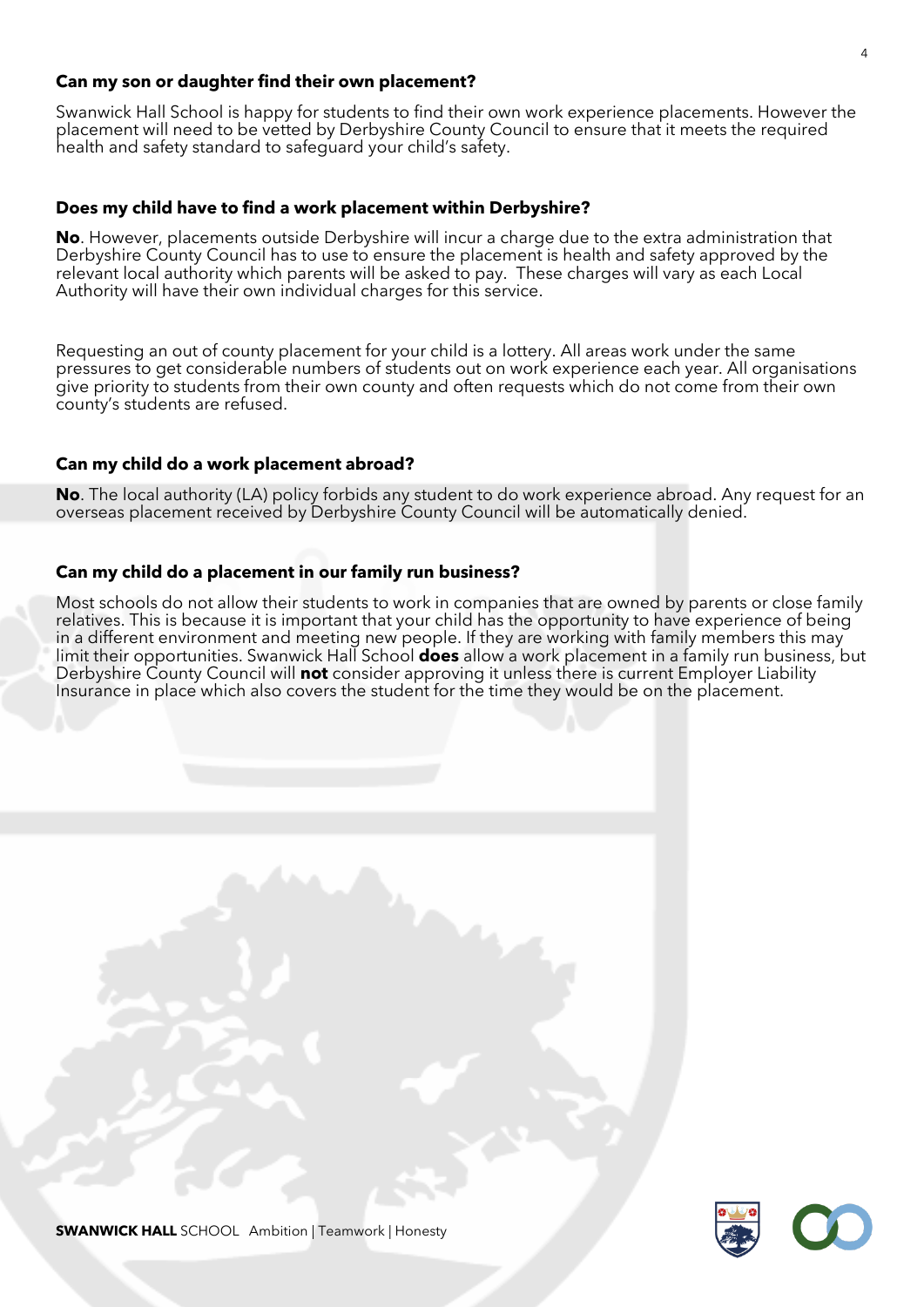#### **The work placement that my child wants to go on will only take them during the school holidays. Can this be arranged?**

**No**. Swanwick Hall School will only allow your child to go on work experience during school time. If they go on a placement during school holidays:

This cannot be classed as school work experience.

This is a private arrangement and is entirely at your own discretion. The school will accept no legal responsibility for your child on this work placement during school holidays.

You will need to ensure that the employer has the relevant insurances in place to cover your child during their time on the premises.

This will be classed as part-time employment and you will need to ensure that there is a work permit to cover the period of time your child is on the work placement. Work permits are available from the local authority's Education Welfare Officer.

#### **What happens if the employer can only offer different dates?**

Unfortunately, all work experience must take place in the given week.

#### **If Derbyshire County Council will not approve the work placement my child wants, can we send them to the employer anyway?**

**No**. Swanwick Hall School will only use work placements which have been approved by Derbyshire County Council and will not allow any student to use placements which are not approved.

#### **We are not happy with the choice of work placement the school is offering. Can we send our child to a placement of our choice and just send in a holiday form to school for this period?**

Schools are not encouraged by the Local Authority to accept holiday forms for students during the school's designated work experience weeks. Such absences from school would be deemed to be an unauthorised absence and the school's normal procedures for dealing with such absences would apply.

#### **What if my son or daughter has a problem while they are on work experience?**

If your child has a problem while they are on work experience, the work experience coordinator should be contacted as soon as possible. If necessary the school will inform Derbyshire County Council if it is a matter that needs to be taken up with the employer.

#### **What can I do if my child experiences problems or I am unhappy with the conditions on the work placement?**

If you have any concerns about your son or daughter's work experience contact the school's work experience coordinator who will try to address your concerns. If necessary, they will contact Derbyshire County Council for further investigation.

#### **What should I do if my child is ill and has to miss time at their work placement?**

If your son or daughter is not well enough to go to their work placement, you should telephone school as well as the employer.